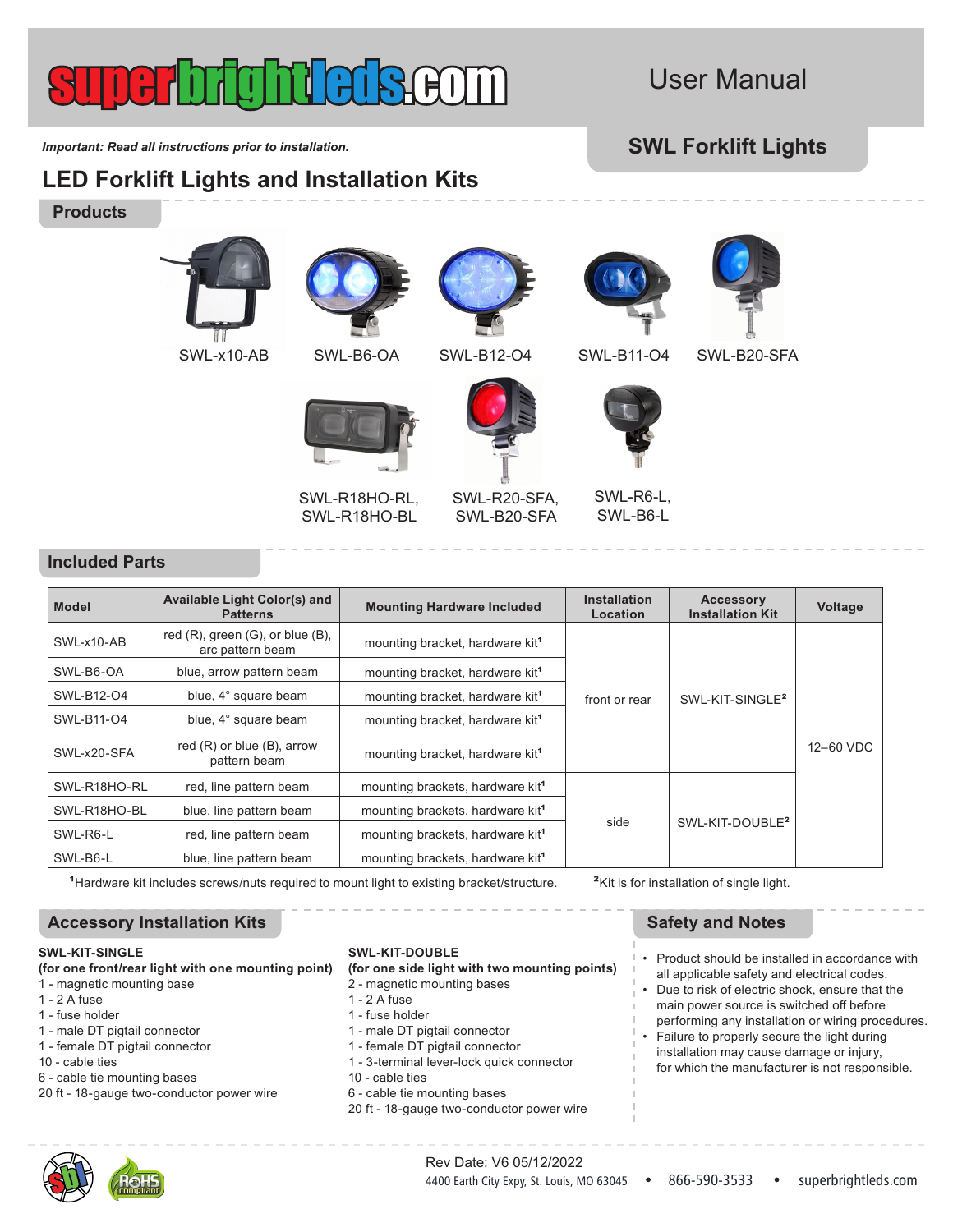# $(H()$

# User Manual

*Important: Read all instructions prior to installation.* **SWL Forklift Lights** 

# **LED Forklift Kit**

**Installation Instructions**

SWL-B6-OA, SWL-B11-O4, SWL-B12-O4, SWL-x20-SFA Instructions *(SWL-B27-R9 mounts similarly but uses an integrated bracket)*



Drill 3/8" mounting hole. Mount light with included hardware. Make all wiring connections.

SWL-R18HO-RL Instructions

**1**





Drill 3/8" mounting hole. Mount light with included hardware. Make all wiring connections.

Drill 3/8" mounting hole. Mount light with included hardware.



Make all wiring connections.

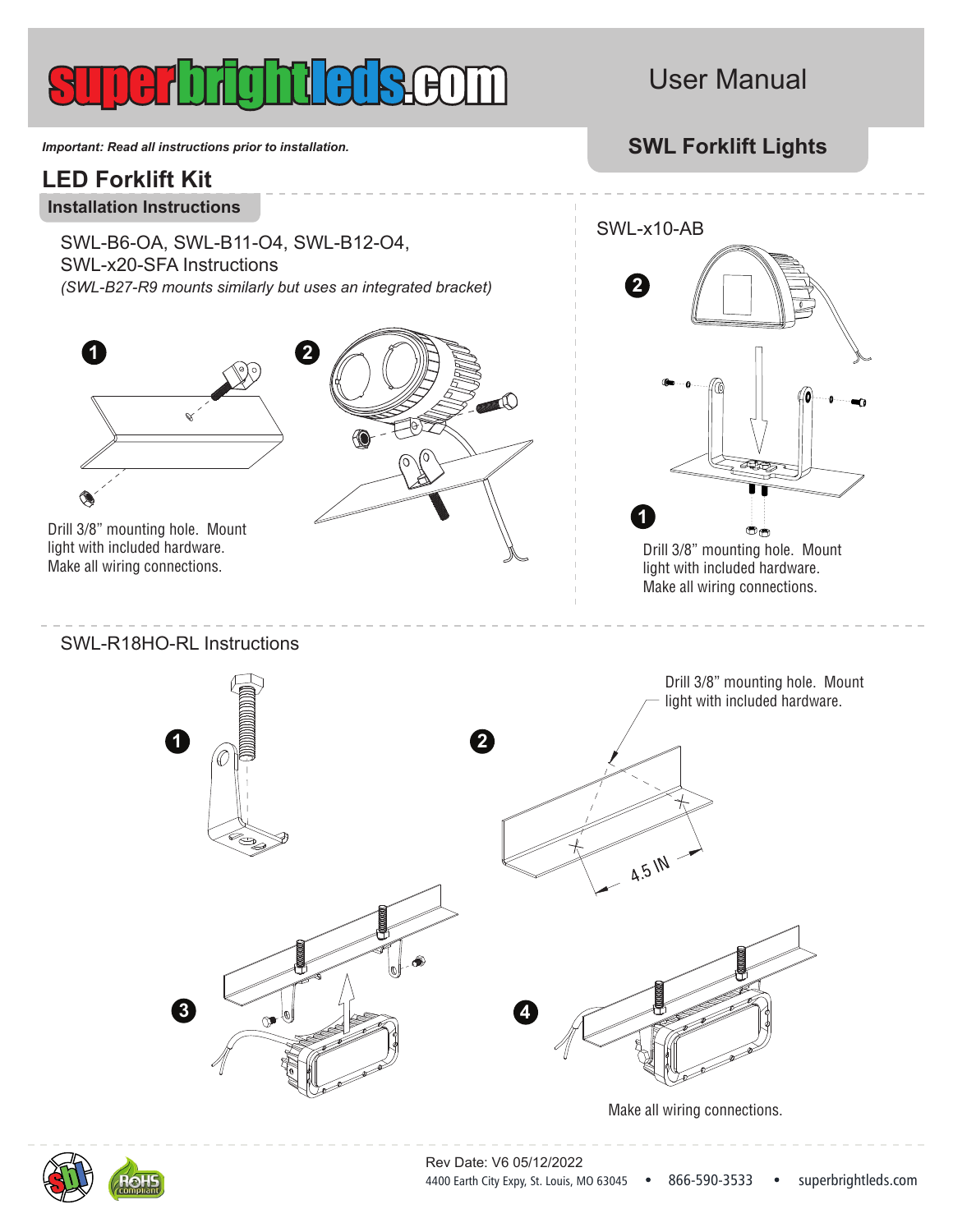

# User Manual

*Important: Read all instructions prior to installation.* **SWL Forklift Lights** 

## **LED Forklift Kit Wiring Diagram**